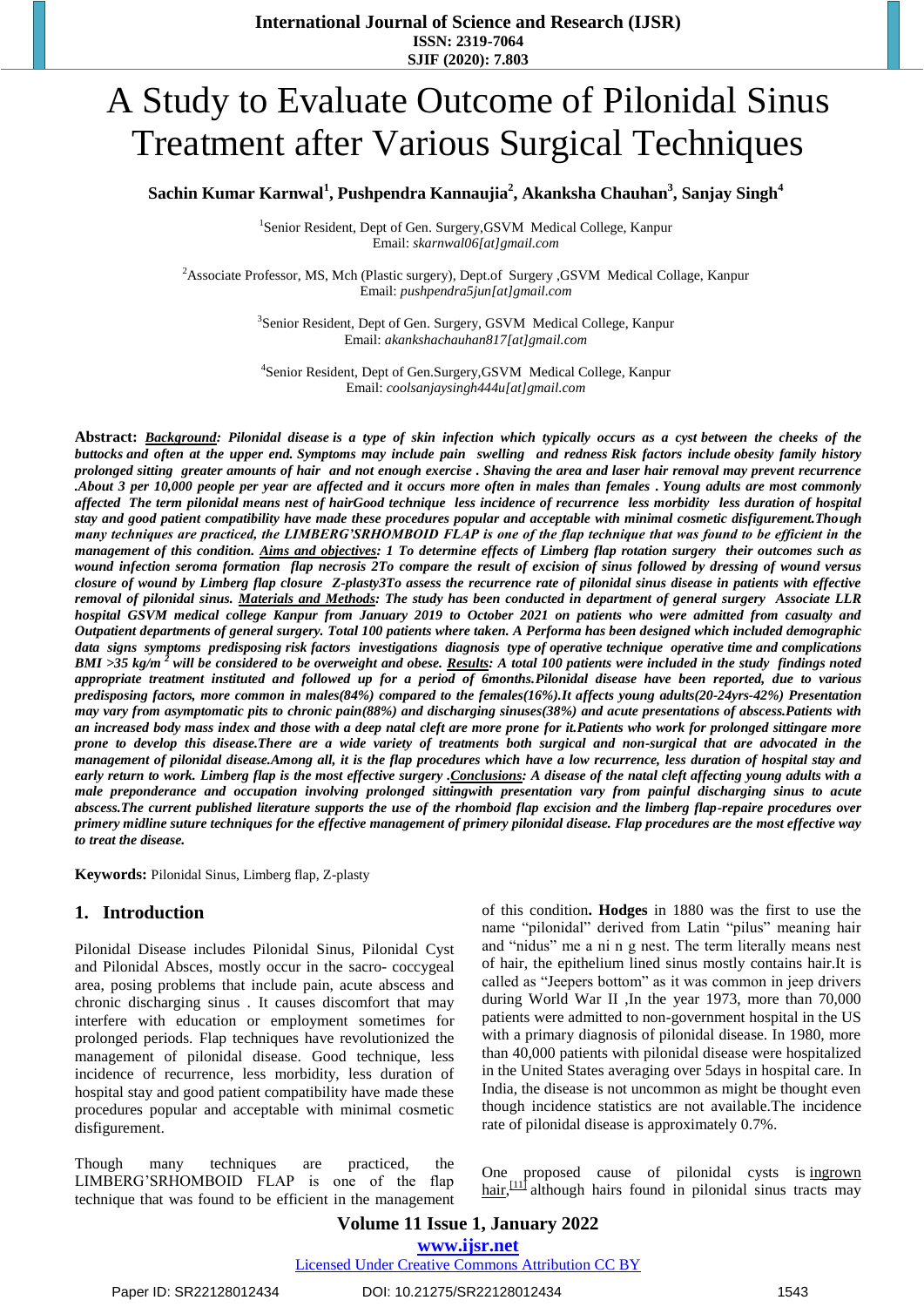originate from the head. Excessive sitting is thought to predispose people to the condition, as sitting increases pressure on the [coccygeal](https://en.wikipedia.org/wiki/Coccygeal) region.

**Congenital theory;** Most of the authors in nineteenth century believe that the pilonidal sinus disease was congenital in origin and they proposed a congenital theory based on their studies on the human embryo:1.Neural canal remnants 2.The degenerated epithelial nests 3. As the human tail bud involutes because of the lack of development of the caudal appendix, tractions will be exerted which attracts the skin into the subcutaneous tissue region thereby resulting in the formation of an epithelium lined sinus tract.

**Acquired theory**; Patey and Scarffl challenged the opinion that the lesion is congenital, and their view has since been supported by Hueston, Currie, Gibson and Goodall and by Davage. These writers have emphasized the following observations. **Karyadakis postulated** the pathogenesis of the pilonidal sinus disease. He attributed three main factors responsible for the hair insertion process:1. The loose hair being the invader 2. And the force causing the insertion 3.The skin in the natal cleft vulnerable to the insertion of hair.

Studies on the routine physical examination of **Minnesota college students** showed 364 out of 31597 males (1.1%) and 22 of 21467 females (0.11%) had pilonidal sinus. The most common presentation in patients with pilonidal disease being the pits or holes in the gluteal cleft. And studies on the Iraq soldiers of 1000 members showed, Out of 88 members who had pilonidal sinus, 48 were asymptomatic and 40 presented with symptoms.

**Sondenaa et al.** noted discharge in 66%, swelling in 50% and pain in 35% of chronic pilonidal disease presentations. 50% of patients present with abscess and with discomfort or pain following physical activity or after a long drive due to prolonged sitting.<sup>[\[16\]](https://en.wikipedia.org/wiki/Pilonidal_disease#cite_note-16)</sup> The most commonly performed surgery is for the pilonidal sinus complex to be surgically [excised](https://en.wikipedia.org/wiki/Biopsy) with the wound often left open to heal. Post-surgical wound packing may be necessary, and packing typically must be replaced daily for 4 to 8 weeks. In some cases, two years may be required for complete [granulation](https://en.wikipedia.org/wiki/Granulation_tissue) to occur. Sometimes the cyst is resolved via surgical [marsupialization.](https://en.wikipedia.org/wiki/Marsupialization)<sup>[\[17\]](https://en.wikipedia.org/wiki/Pilonidal_disease#cite_note-pmid23577714-17)</sup>

Surgeons can also excise the sinus and repair with a reconstructive flap technique, such as a "cleft lift" procedure or Z-plasty, usually done under [general anesthetic.](https://en.wikipedia.org/wiki/General_anesthetic) This approach is especially useful for complicated or recurring pilonidal disease, leaves little scar tissue and flattens the region between the buttocks, reducing the risk of recurrence.<sup>[\[13\]](https://en.wikipedia.org/wiki/Pilonidal_disease#cite_note-Bascom-13)</sup> This approach typically results in a more rapid recovery than the traditional surgery, however there are fewer surgeons trained in the cleft lift procedure and it consequently may not be as accessible to patients, depending on their location. Meta-analysis shows recurrence rates were lower in open healing than with primary closure (RR 0.60, 95% CI 0.42 to 0.87), at the expense of healing time.

# **2. Aims and Objectives**

- Clinical and demographic profile of pilonidal sinus.
- To determine effects of Limberg flap rotation surgery, their outcomes such as wound infection, seroma formation, flap necrosis.
- To compare the result of excision of sinus followed by dressing of wound versus closure of wound by Limberg flap closure, Z-plasty.
- To assess the recurrence rate of pilonidal sinus disease in patients with effective removal of pilonidal sinus.

# **3. Material and methods**

The prospective comparative study was carried out on patients pf pilonidalsinusconducted in department of general surgery, Associate LLR hospital GSVM medical college, Kanpur from January 2019 to October 2021.A

#### **Inclusion criteria**

- Pilonidal sinus in the natal cleft of the sacro-coccygeal region.
- Patients aged between 12 to 60 years

#### **Exclusion criteria**

- Perianal abscess
- Pregnant women
- Osteomyelitis of underlying bone
- Fistula in ano
- Tubercular and syphilitic granuloma
- Patients having diabetes mellitus
- Human immunodeficiency virus positive patients
- Patients on cancer chemotherapeutic drugs
- Patients on immunosuppressive therapy

#### **Techniques**

The various types of Local advancement flaps are

- Z–plasty
- Rhomboid flap
- V-Y advancement flap

#### **Z- PLASTY**

**Mansoory and Dickson** used this technique on 120 patients and reported a complication rate of 4 % and a recurrence rate of 1.65% after a follow up of 9years. The patients were discharged on post- operative day 1 and they returned to work 2 weeks later.



**Figure1:** Z-plastya. marking of Z limbs A and C b. Flaps created and transposition done and skin closed B and D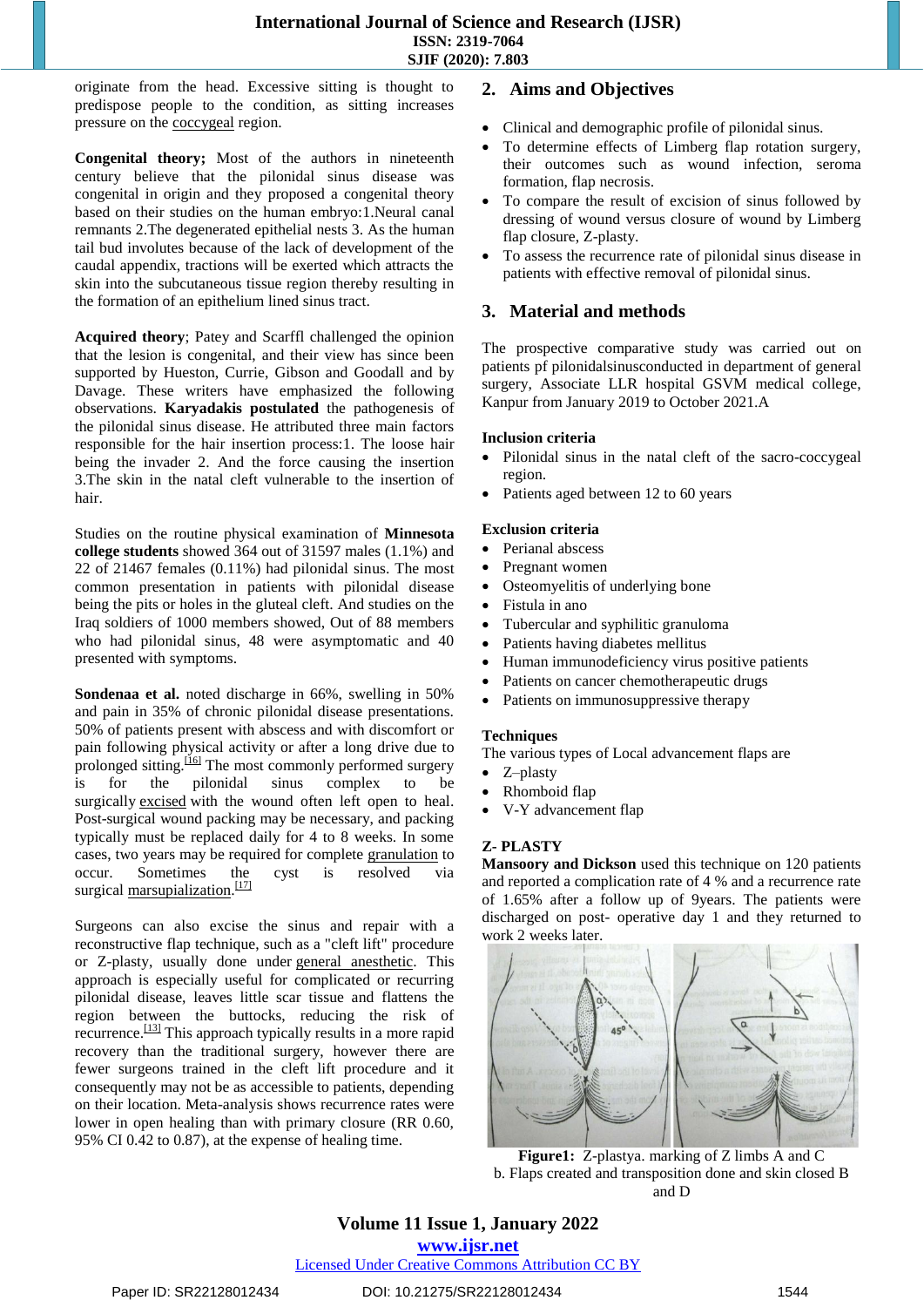

**Figure 2: Marking of incision.** 



Figure 3: Excision of pilonidal sinusand Creating the flaps for Z-plasty



**Figure 4:** Closure of Z-plasty

## **LIMBERG'S RHOMBOID FLAP.**

**Stauffer VK et al (2018)** they systematically searched available databases and reviewed 6,143 studies published from 1833 to 2017. They assessed data in the manner of a meta-analysis of RCTs; further we assessed non-RCTs in the manner of a merged data analysis. In the RCT analysis including 11,730 patients, Limberg&Dufourmentel operations were associated with low recurrence of 0.6% (95%CI 0.3-0.9%) 12 months and 1.8% (95%CI 1.1-2.4%) respectively 24 months postoperatively. Analysing 89,583 patients from RCTs and non-RCTs, the Karydakis& Bascom approaches were associated with recurrence of only 0.2% (95%CI 0.1-0.3%) 12 months and 0.6% (95%CI 0.5-0.8%) 24 months postoperatively. Primary midline closure exhibited long-term recurrence up to 67.9% (95%CI 53.3- 82.4%) 240 months post-surgery. For most procedures, only a few RCTs without long term follow up data exist, but substitute data from numerous non-RCTs are available.



**Figure 5, 6:** Marking for Limberg flap

**Volume 11 Issue 1, January 2022 www.ijsr.net** Licensed Under Creative Commons Attribution CC BY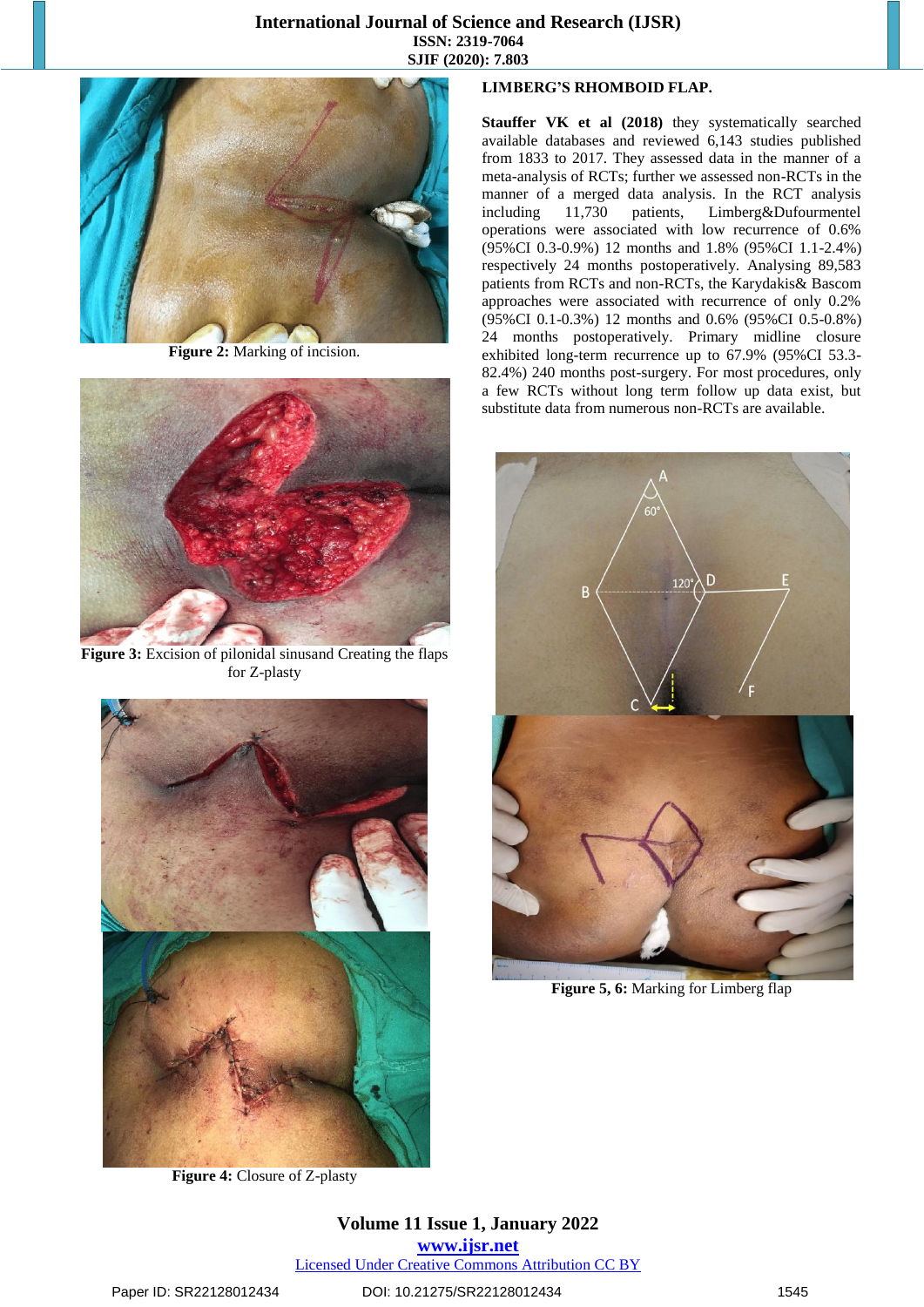

**Figure 7**: Excised pilonidal sinus with flap construction



**Figure 8:** Repositioning of flap



**Figure 9:** On first dressing (Post-op)

## **4. Observation**

Pilonidal sinus is one of the least reported of diseases prevalent.Patients tend to seek advice mostly only when they are ridden with the complications of the disease and/or have a persisting disturbing discharging sinus. The patients presented to the doctor with complaints were only tip of the ice berg .Not many studies have been conducted in India to know the prevalence and incidence of the disease. Many go unreported and under diagnosed or even misdiagnosed.

A total of 100 patients were admitted with complaints relating to pilonidal disease and its complications. The above patients were included in the study; findings noted, appropriate treatment instituted and followed up for a period of 6months.

**Sex Incidence:** The Indian male for obvious reasons like more hair distribution and occupation were noted to be more prone for disease than female counterpart

| Table 1 |            |            |                                                               |  |  |
|---------|------------|------------|---------------------------------------------------------------|--|--|
|         |            |            | Study Present study Varnalidis, I el al. HemmatMaghsoud el al |  |  |
| Men     | 84 (84%)   | 92 (82.8%) | 131 (87.3%)                                                   |  |  |
| Female  | $16(16\%)$ | 19 (17.2%) | 19 (12.7%)                                                    |  |  |



After comparison with previous studies, it can be concluded that the incidence of pilonidal disease is more common in men (5:1).

#### **Age Incidence**

Pilonidal disease commonly affects the male young people. It is not seen in older age groups unless the cause has been because of poor previous treatment.

| Table 2   |                |            |  |  |  |
|-----------|----------------|------------|--|--|--|
| Age group | No of patients | Percentage |  |  |  |
| $20 - 24$ | 42             | 42%        |  |  |  |
| 25-29     | 24             | 24%        |  |  |  |
| $30 - 34$ | 18             | 18%        |  |  |  |
| $35 - 40$ | 16             | 16%        |  |  |  |
| Total     | 100            | 100%       |  |  |  |

#### Age incidence comparison:

| Present study<br>Age          |  | <b>Hemmat</b>     | <b>OnerMentes</b> |  |
|-------------------------------|--|-------------------|-------------------|--|
|                               |  | Maghsoudi, et al. | el al             |  |
| Mean $+/-$ SD   25 $+/-$ 5.73 |  | $22.1 + (-11.3)$  | $122.49 \pm 2.97$ |  |

**Table 3:** Occupation incidence

| Occupation    | No of patients | Percentage |
|---------------|----------------|------------|
| Agriculturist | 26             | 26%        |
| Clerk         |                | 6%         |
| Driver        |                | 8%         |
| Housewife     |                | 8%         |
| Shopkeeper    | 18             | 18%        |
| Student       |                | 34%        |

# **Volume 11 Issue 1, January 2022**

**www.ijsr.net**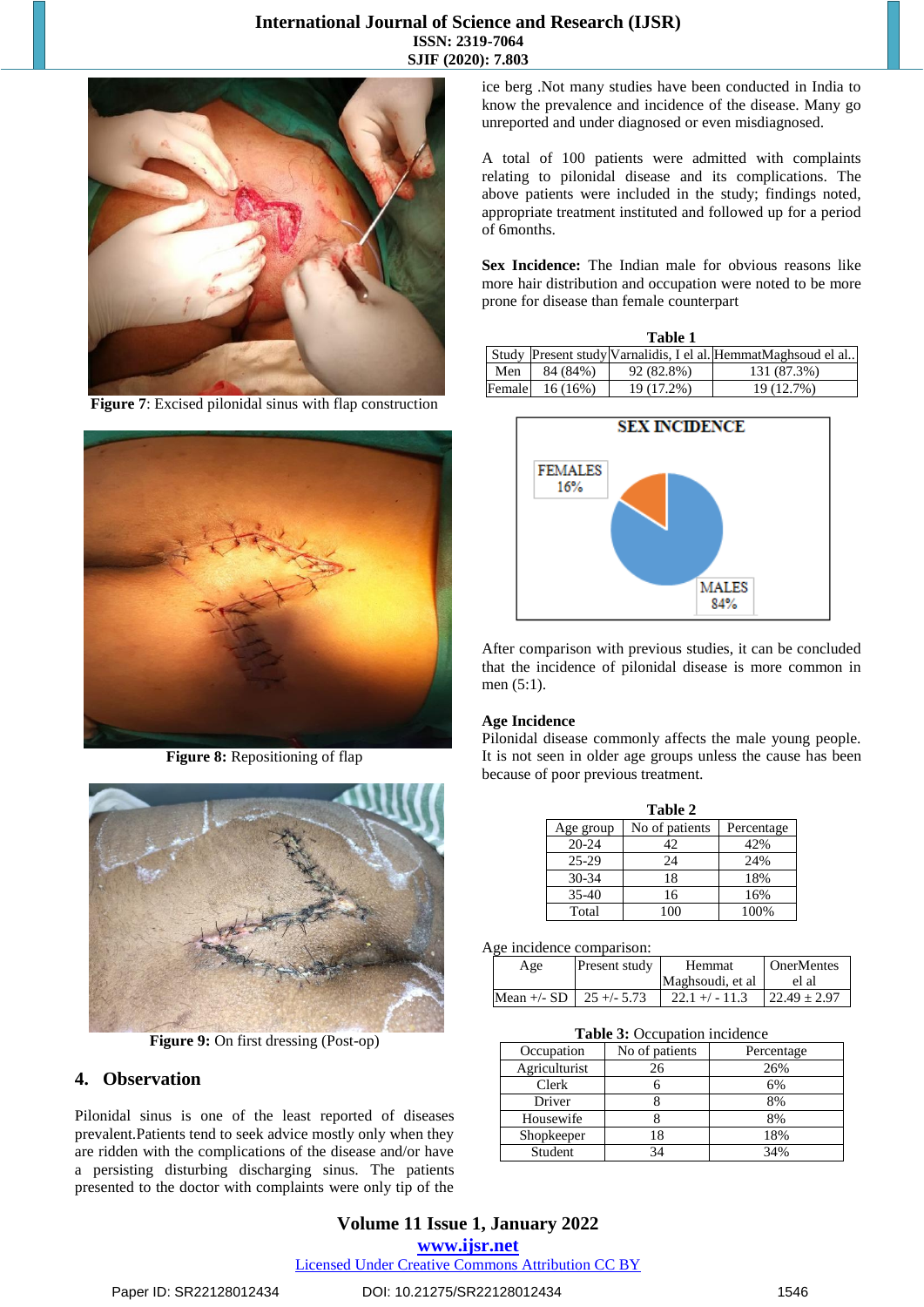Though called "Jeep bottom" as it was noted to be more common in the jeep drivers of the world war-2, there have been no definitive studies done to note that the disease is more common in patients who have history of prolonged sitting and those who are close to vibrating structures.

**Body Mass Index:** There have been many studies that have proved the incidence of increased body mass index with the incidence and even recurrence of pilonidal sinus.

**Table 4:** Body mass index comparison:

| B.M.I.        | Present study    | Oner Mentes et al. |  |  |
|---------------|------------------|--------------------|--|--|
| $18.5 - 24.9$ | 64%              | 70.5%              |  |  |
| $25 - 29.9$   | 32%              | 27.4%              |  |  |
| $30.1 - 34.9$ | 4%               | 2%                 |  |  |
| Mean $+/-$ SD | $24.39 + - 3.07$ | $23.8 + - 2.7$     |  |  |
| Range         | $19.5 - 32.9$    | $16.1 - 36.8$      |  |  |

**Procedure:** The patients who had presented with complaints of abscess were drained on an emergency basis. The other patients who presented with complaints of recurrent or chronic disease were subjected to the operative procedure.

| Table 5               |                    |            |  |  |
|-----------------------|--------------------|------------|--|--|
| Treatment             | Number of Patients | Percentage |  |  |
| Incision and drainage | 28                 | 28%        |  |  |
| Wide local excision   | 16                 | 16%        |  |  |
| Limberg flap          | 12                 | 42%        |  |  |
| Z-plasty              |                    |            |  |  |

**Table 6:** Complications

Post-operative outcome between Limberg flap and Z plasty:

| Parameter                 | Limber flap group Z plasty group |  |
|---------------------------|----------------------------------|--|
| Total patients            |                                  |  |
| Wound infection           |                                  |  |
| Seroma                    |                                  |  |
| Partial flap ischemia     |                                  |  |
| Flap necrosis             |                                  |  |
| Partial wound dehiscence  |                                  |  |
| Complete wound dehiscence |                                  |  |
| Recurrence                |                                  |  |

Among wide local excision group, recurrence was seen in 2patient at 6 months of follow up.

|  | <b>Table 7:</b> Complications comparison of Z plasty |  |
|--|------------------------------------------------------|--|
|  |                                                      |  |

| (Complications infection) | Wound |        | Flap<br>Seroma ischemia/necrosis | Recurrence |
|---------------------------|-------|--------|----------------------------------|------------|
| <b>Current</b><br>study   | 9.5%  | 14.28% | 14.28%                           | 4.76%      |
| Rao et al                 | 7.5%  | 12.5%  | 7.5%                             |            |
| Behdal&<br>Hosseinpor     | 3.3%  | 12.5%  | 25.5%                            | 3.3%       |
| Fazeli et al              | 9.7%  | 5.6%   |                                  |            |
| Parveen et al             |       |        |                                  | 5%         |

**Table 8:** Complications comparison of Limberg flap:

| Authors              | Complications | Recurrence |
|----------------------|---------------|------------|
| Katsoulis et al.     | 16%           |            |
| Akin et al.          | 15.75%        | 2.91%      |
| Urhan et al.         | 7%            | 4.9%       |
| Mentes et al.        | 2%            | 1.26%      |
| Aslam et al.         | 5%            | $1\%$      |
| El-khadrawy          | 40%           | 10%        |
| <b>Current study</b> | 19.04%        | 4.76%      |

| Table 9: Duration of hospital stay comparison |  |  |
|-----------------------------------------------|--|--|
|-----------------------------------------------|--|--|

| Procedure              | Current study   | Akmaljamal<br>et al.            | Gaber R.<br>Asmaa et al |
|------------------------|-----------------|---------------------------------|-------------------------|
| Wide Local<br>Excision |                 | $5.33 +/- 2.45$ 5.68 +/- 1.25   |                         |
| Limberg flap           |                 | $5.43 + - 2.38$ 4.04 + $- 1.12$ | 1.6                     |
| Z-plasty               | $5.44 +/- 2.42$ |                                 | 3.4                     |

Duration of hospital stay, time taken for healing and time taken to return to work are important variables which decide the success of treatment. As already mentioned, this disease causes morbidity amounting to loss of work and discomfort hence these determinants help choose the appropriate line of management.

|  |  | Table 10: Time taken for complete healing of wound: |  |  |  |  |  |
|--|--|-----------------------------------------------------|--|--|--|--|--|
|--|--|-----------------------------------------------------|--|--|--|--|--|

| Procedure    | Current     | Akmaljamal et    | Gaber R.    |  |
|--------------|-------------|------------------|-------------|--|
|              | study       | al.              | Asmaa et al |  |
| Wide local   | $61.25 +/-$ | $120.08 +/-$     |             |  |
| excision     | 18.49       | 31.59            |             |  |
| Limberg flap | 14.93       | $20.13 + - 8.99$ | 10          |  |
|              | $22.17 +/-$ |                  | 18          |  |
| Z- plasty    | 7.42        |                  |             |  |

## **5. Discussion**

Pilonidal Sinus Disease is a disease affecting the young. It is under reported and yet it does significantly cause discomfort and morbidity to the patients that draws them to the surgeons mostly when complications of the disease arise. Definitive treatment is best provided when the patient initially presents to the surgeon to prevent loss of time from work and distress to the patient. The disease is more common in males for reasons like hirsutism, distribution of hair and occupation. The western literature also confirms that this disease is predominant in males.

The disease doesn't occur in subjects beyond 40years for reasons that have already been explained. It is more commonly seen in the late teens and early twenties as the hormone levels are high in this age.

Females tend to develop this disease at an earlier age than the male counterparts due to early onset of maturity. In a study done by **HemmatMaghsoudi, MD NarimanNezami, MD Ali Akbar Ghamari, MD** there were 131 (87.3%) male and 19 (12.7%) female patients included in our study; their mean age was 22.1. Most patients were between the ages of 15 and 25, and the incidence decreased thereafter

The mean age at presentation in our study is 25 years. This depicts better knowledge about the disease and early definitive treatment at an earlier stage in western world. Though called "Jeep bottom" as it was noted to be more common in the jeep drivers of the world war-2, there have been no definitive studies done to note that the disease is more common in patients who have history of prolonged sitting and those who are close to vibrating structures.The majority of the classical articles about SPD indicate a relation between the long sitting time and this disease; however, we could not find a clinical trial in the literature that was showing this relation. Current cars and trucks are comfortable and roads are flat. It is possible that improved vehicle and road conditions are the reason today's drivers

# **Volume 11 Issue 1, January 2022 www.ijsr.net**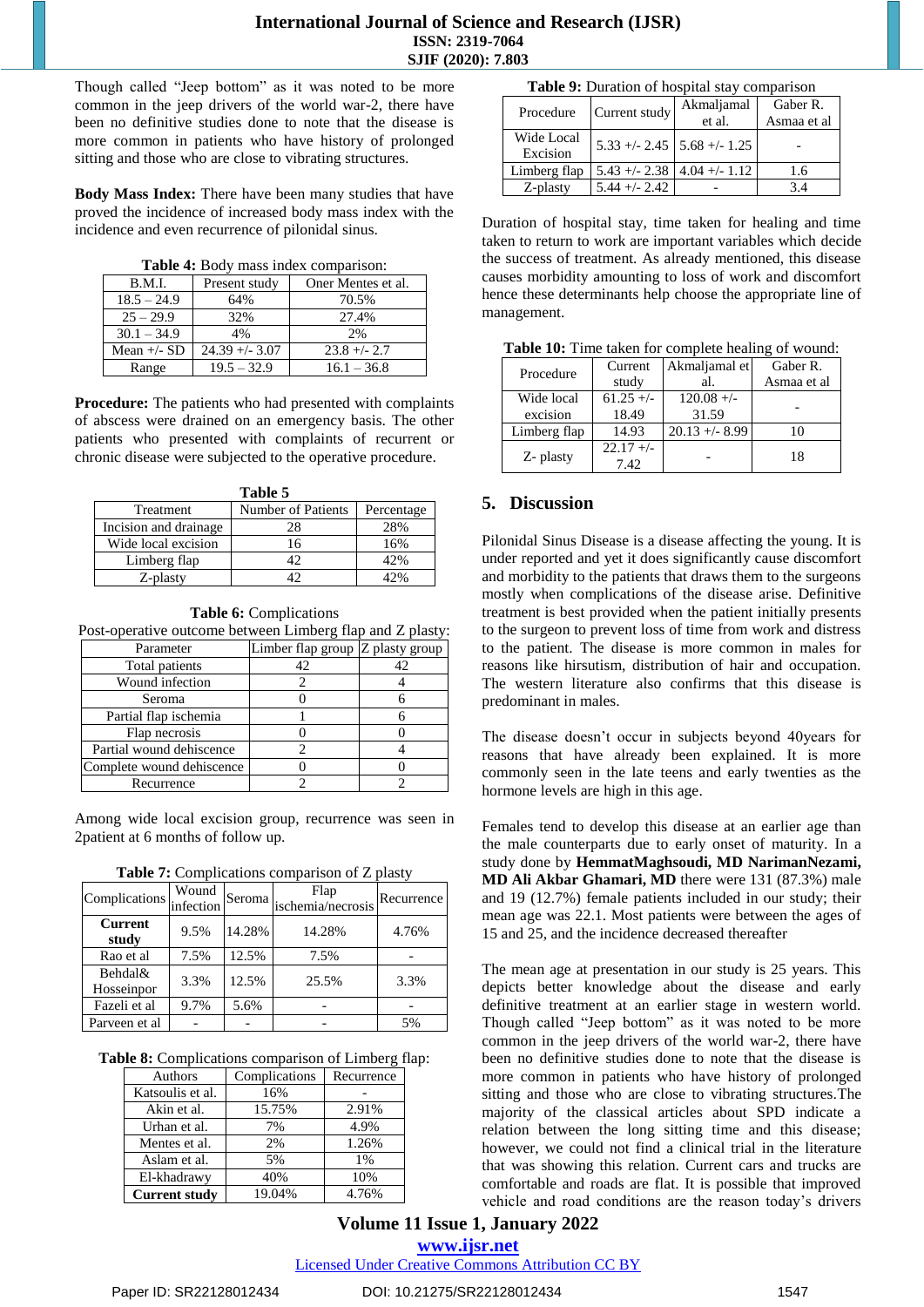experience SPD less often than with their colleagues who rode in a jumping jeep on bumpy field roads during the Second World War. It is not easy to deny the relation between occupation and SPD according to study results; although occupation seems to be indirectly related to sitting time and body cleaning.

It is seen that the most common complaints that the patient may present with are pain, swelling and discharge. There may be persistent embarrassing discharge or vague dull aching pain that causes discomfort.

Patients often complain of intermittent swelling that reduces spontaneously after bursting open to discharge foul smelling thick paste like material associated with hairs. Patients who have presented with complaints of abscess had all the complaints of pain, swelling and discharge with exaggeration of all symptoms worsening over a short duration of time. Pilonidal sinus is a disease that has high rates of recurrence. And hence patients present with failure of previous treatment and recurrent trials of treatment in the past till proper definitive surgery has been advocated.

Our study and the other studies that have been taken for comparison prove this.

All the patients who presented had presence of sinus (single/multiple) in the natal cleft and they also had presence of a deep natal cleft. 82% of patients had local swelling and 94% of patients had active discharge seen coming out of the sinuses. About 28% of patients had complaints with abscesspain, swelling, discharge, tachycardia, local raise of temperature and tenderness.In a clinical trial containing 419 patients and 213 controls, BMI was reported to be slightly higher in the patient group, but the difference was not statistically significant. [88] In another study, the authors declared that the **Karydakis procedure** for managing chronic pilonidal sinus in obese patients was easy to perform, had a fast healing time, required a short hospital stay, enabled a rapid return to work and resulted in a low recurrence rate.[89] In contrast, **Cubukcu et all**. Stated that obese patients with high BMI have a higher risk of recurrence of pilonidal sinus disease after surgical intervention. [90] A recent paper that included 125 patients and 125 controls revealed that sacrococcygeal subcutaneous fatty tissue is thicker in the patient group.[91] Study done by **Ali Harlak, OnerMentes** revealed that obesity is a relatively less important risk factor for SPD.

In this study, the average body mass index noted is 24.39 kg/m2 implying that obesity is a relatively less important risk factor. Diagnosis of pilonidal disease is mostly clinical; there are no specific investigations that are needed for the confirmation of its diagnosis. However, in patients presenting with discharge, the discharge was sent for culture and sensitivity and appropriate antibiotic treatment was instituted. The most common organisms that were isolated were the anaerobic organisms and staphylococcus aureus, mixed growth was noted in a few (8%). These findings are similar to the western study that has a detailed evaluation organisms cultured in pilonidal disease. All the patients had undergone X-ray lateral view of the lumbo-sacral region, and there was no radiological abnormality noted. The common treatment that was advised to all a patients was good personal hygiene and shaving of local area. All the patients who were admitted with complaints of pilonidal abscess, underwent an emergency incision and drainage procedure done under local anaesthesia and started on broad spectrum antibiotics. They are dressed on alternate day basis till the inflammation and oedema had reduced and then they were advised definitive surgery like wide local excision, Limberg flap closure and Z-plasty.42% of patients had undergone Z-plasty, 42% of patients had undergone Limberg flap procedure and the rest wide local excision and healing by secondary intention.

The patients who had undergone Limberg flap procedure had drains placed to prevent collection underneath the flap. The drains were removed when the collection in the drain was noted to be below 20ml and 2 patients did not require drain placement. Out of 42 patients who had undergone Limberg flap closure, only 2 developed wound infection and this same patient had partial wound dehiscence. While in Zplasty group, 4 patients developed wound infection and 6 patients had seroma formation probably due to absence of drain tubes and these 6 patients had partial flap ischemia, out of these 4 had partial wound dehiscence. The wound infection was controlled with use of wide spectrum antibiotics. The rate of wound infection, seroma formation and flap ischemia was found to be 9.5%, 14.28% and 14.28% respectively in current study in Z-plasty group. While according to the study done by Rao et al these rates are 7.5%, 12.5% and 7.5%. In the limberg flap group, the most common complication was wound infection and overall incidence of complication was 19.04%, while the other studies done by **Katsoulis et al, Akin et al and Urhan et al** mentions them as 16%, 15.75% and 7% respectively. Of the procedures performed, all the procedures had variable rates of recurrence. In comparison to the western literature, it is noted that the results are similar in patients undergoing wide local excision. While in the Z-plasty group the recurrence was noted in 4.76% cases. In the study done by **Behdal & Hosseinpor and Parveen et al** the recurrence rate is mentioned as 3.3% and 5% respectively. In the Limberg flap group, the recurrence rate seen in current study is 4.76%. In the study done by Urhan el al, Mentes et al and Akin et al it is mentioned as 4.9%, 1.26% and 2.91% respectively.

Our study shows the hospital stay duration found to be very less in patients treated with flap procedures than who underwent other procedures. Similar results were obtained from all studies done so far. The total time taken for the wound/flap to heal was noted to be significantly lower in patients undergoing Limberg flap procedure.

In patients undergoing the Z-plasty, the healing time was noted as 22.17+/- 7.42 days, while the western studies (Gaber R Asmaa et al) mentions it as 18 days. In patients undergoing Limberg flap procedure, the healing time noted in the present study is 14.93 days. While in western literature it noted to be 20.13±8.99 days.

**Volume 11 Issue 1, January 2022 www.ijsr.net** Licensed Under Creative Commons Attribution CC BY